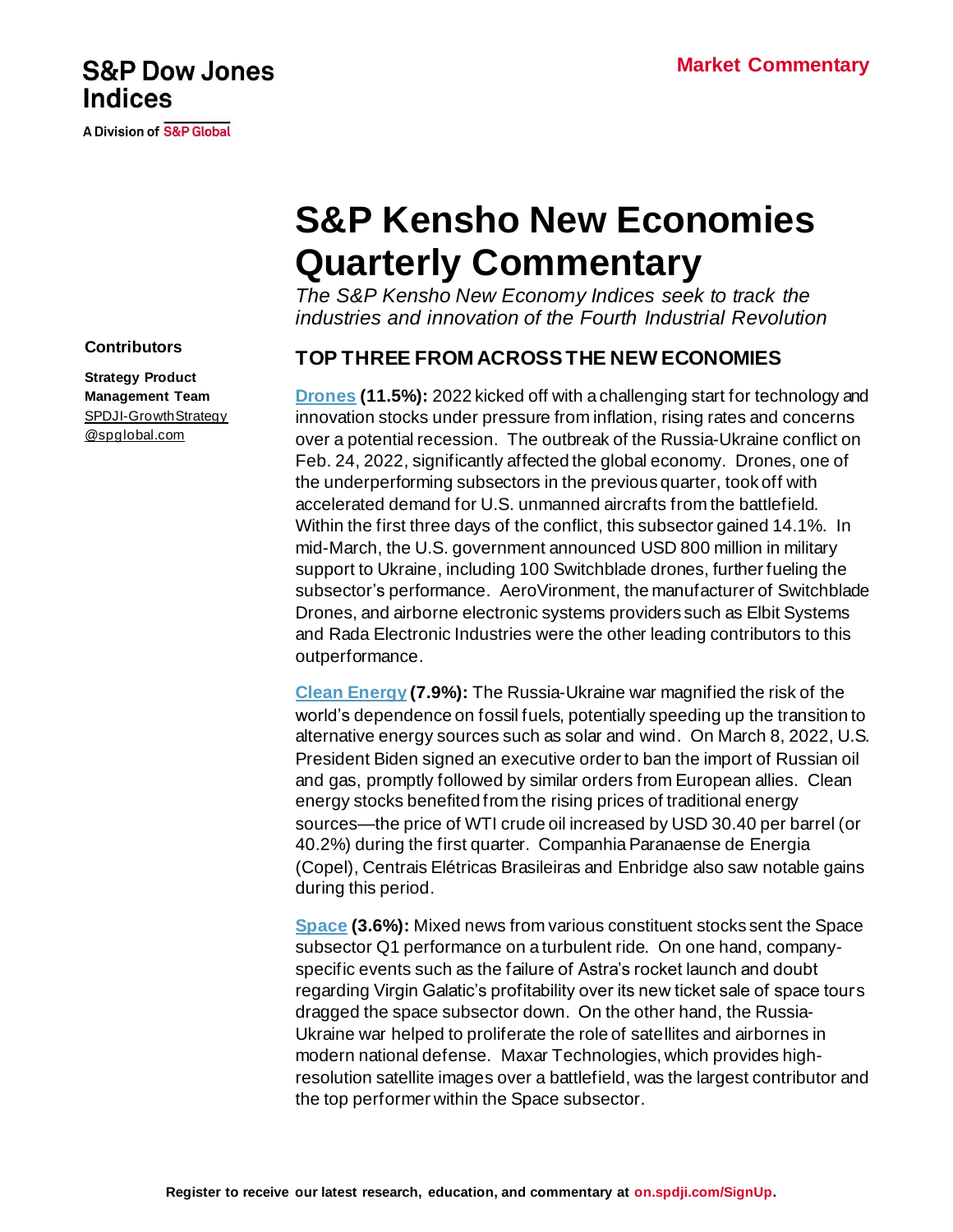#### **BOTTOM THREE FROM ACROSS THE NEW ECONOMIES**

#### **[Distributed](https://www.spglobal.com/spdji/en/indices/equity/sp-kensho-distributed-ledger-index?utm_source=pdf_commentary) Ledger(-22.7%):** The

Distributed Ledger subsector, which primarily covers blockchain technologies, experienced a tough quarter. The biggest underperformer, The9 Ltd, lost more than half of its market value, on the back of their large stock offering announcement. The price of Stronghold Digital Mining dropped 55%, as its Q4 2021 earnings disappointed. BIT Mining also fell about 55%, stemming from operating challenges as Kazakhstan experienced widespread internet blackouts due to social unrest.

**[Genetic Engineering](https://www.spglobal.com/spdji/en/indices/equity/sp-kensho-genetic-engineering-index/?utm_source=pdf_commentary) (-23.7%):** Rising volatility and weakening consumer sentiment were headwinds to small-cap performance within the Genetic Engineering subsector. ProQR Therapeutics, a clinical-stage biopharmaceutical company, fell 89% in Q1 after the release of disappointing news around its drug Sepofarsen. The clinicalstage immunotherapy company Gritstone bio dropped by 68% in the quarter, as its mRNA product made no significant progress. Berkeley Lights dropped 61%, affected by its CEO's departure and sales falling below earlier guidance levels.

**[Autonomous Vehicles](https://www.spglobal.com/spdji/en/indices/equity/sp-kensho-autonomous-vehicles-index/?utm_source=pdf_commentary) (-24.1%):** Rising raw material costs threatened automakers' bottom lines, especially those in the electric and autonomous vehicle industries. Only 2 out of 30 constituents within this subsector posted positive returns in Q1. Additionally, rising geopolitical tensions added to the industry woes. TuSimple Holdings Inc. accepted the

| Exhibit 1: S&P Kensho New Economies Performance Dashboard |            |               |
|-----------------------------------------------------------|------------|---------------|
| <b>COMPOSITE INDEX</b>                                    | <b>QTD</b> | 12-MONTH      |
| New Economies Composite (KNEX)                            | $-11.7%$   | $-22.4%$      |
| New Economies Select (KNESLX)                             | $-11.7%$   | $-22.9%$      |
| S&P Composite 1500 <sup>®</sup>                           | $-4.6%$    | 14.6%         |
| <b>SECTOR INDEX</b>                                       | <b>QTD</b> | 12-MONTH      |
| Final Frontiers (KEXPLORE)                                | 3.5%       | 3.4%          |
| Sustainable Staples (KSTAPLE)                             | 2.9%       | $-9.4%$       |
| Future Security (KSECURE)                                 | 0.5%       | 10.5%         |
| Clean Pow er (KPOWER)                                     | $-0.3%$    | $-20.1%$      |
| Intelligent Infrastructure (KINFRA)                       | $-10.1%$   | $-9.0\%$      |
| Advanced Manufacturing (KMAKE)                            | $-12.3%$   | $-6.7\%$      |
| Democratized Banking (KFIN)                               | $-14.3%$   | 25.3%         |
| Smart Transportation (KMOVE)                              | $-15.1%$   | $-22.5%$      |
| Future Communication (KCONNECT)                           | $-18.6%$   | $-28.9%$      |
| Human Evolution (KEVOLVE)                                 | -21.6%     | $-33.1%$      |
| <b>SUBSECTOR INDEX</b>                                    | QTD        | 12-MONTH      |
| Drones (KDRONE)                                           | 11.5%      | $-3.7%$       |
| Clean Energy (KENERGY)                                    | 7.9%       | 10.9%         |
| Space (KMARS)                                             | 3.6%       | 1.4%          |
| Sustainable Farming (KFARM)                               | 2.5%       | $-12.6%$      |
| Cyber Security (KCYBER)                                   | 0.4%       | 21.8%         |
| 3D Printing (KDDDP)                                       | 0.2%       | $-27.0%$      |
| Smart Grids (KGRIDS)                                      | $-6.2%$    | $-7.6%$       |
| Cleantech (KCLEAN)                                        | $-7.4%$    | 32.1%         |
| Wearables (KBORG)                                         | $-9.3%$    | $-19.6%$      |
| Smart Borders (KDMZ)                                      | $-9.5%$    | 2.5%          |
| Smart Factories (KFACT)                                   | $-11.3%$   | $-5.0%$       |
| Future Payments (KPAY)                                    | $-11.4%$   | $-22.3%$      |
| Robotics (KBOTS)                                          | $-12.5%$   | 4.8%          |
| Alternative Finance (KALTFIN)                             | $-13.0%$   | $-22.8%$      |
| Electric Vehicles (KEV)                                   | $-13.2%$   | 21.4%         |
| Advanced Transport Systems (KATS)                         | $-16.0\%$  | 15.1%         |
| Enterprise Collaboration (KTEAM)                          | -16.2%     | 1.3%          |
| Digital Health (KDOC)                                     | -16.7%     | 24.2%         |
| Smart Buildings (KHOME)                                   | $-17.2%$   | $-19.0\%$     |
| Digital Communities (KSOCIAL)                             | $-18.1%$   | 39.7%         |
| Virtual Reality (KVR)                                     | $-19.4%$   | 22.5%         |
| Nanotechnology (KNANO)                                    | $-20.3%$   | <b>3</b> 6.1% |
| Distributed Ledger (KLEDGER)                              | $-22.7%$   | $-55.4%$      |
| Genetic Engineering (KDNA)                                | $-23.7%$   | $-36.8%$      |
| Autonomous Vehicles (KCARS)                               | $-24.1%$   | $-17.6%$      |

Source: S&P Dow Jones Indices LLC. Data as of March 31, 2022. Index performance based on total return in USD. Index tickers show n in parentheses. Table is provided for illustrative purposes.

U.S. government's request to limit access to certain data and adopt a technology control plan under harsh data security scrutiny. Its price dropped by 66% in the quarter. Concerns about potential sanctions and being delisted from U.S. exchanges prompted the tumble of XPeng Inc., whose price decreased 45%. Another underperformer was Ambarella Inc., whose 48% price drop reflected its geopolitical risk and persistent supply chain challenges that undercut revenue and gross profit margins.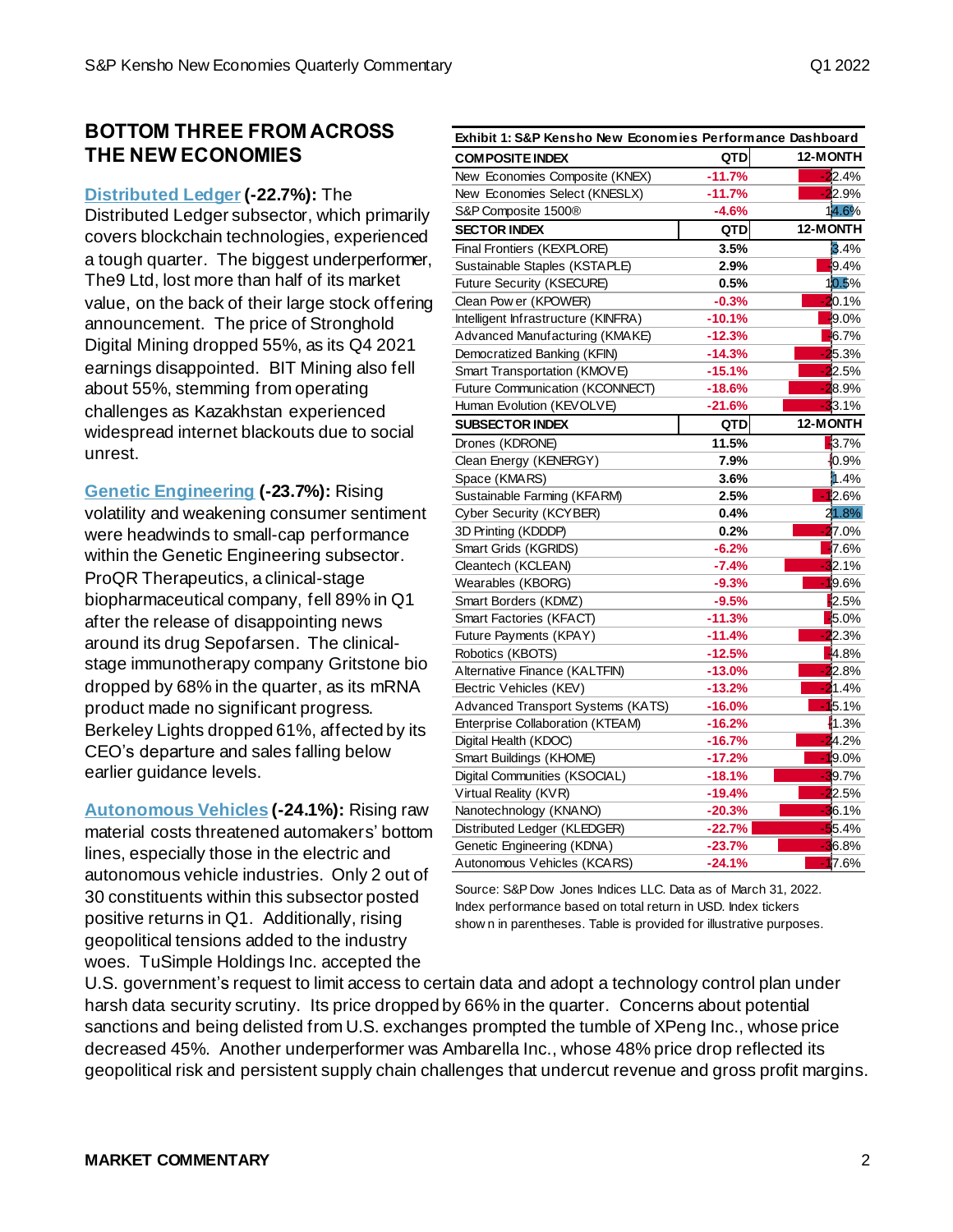# **COMMENTARY FROM ACROSS THE NEW ECONOMIES**

#### **Drones**

While originally designed for military operations, drones have been rapidly adopted to carry out a wide range of non-military tasks such as package delivery, emergency rescue, agricultural management and even future space exploration. The global drones market is expected to grow from the current USD 22.7 billion to USD 102.4 billion by 2030 [\[Link\]](https://www.globenewswire.com/news-release/2022/03/01/2394915/0/en/UAV-Drones-Market-Size-to-Worth-Around-US-102-38-Bn-by-2030.html).

Drones are playing a vital role in the recent Russia-Ukraine conflict:

- The U.S. government has committed 100 Switchblade drones as a part of the recently approved weapons aid package [\[Link\]](https://www.cnbc.com/2022/03/30/us-sends-100-killer-drones-called-switchblades-to-ukraine.html).
- Draganfly's temperature-controlled drones will be used to deliver medical supplies in Ukraine [\[Link\]](https://dronedj.com/2022/03/22/canada-draganfly-drones-deliver-medical-supplies-ukraine/).

In other drone-related news:

- Alphabet's drone service, Wing, celebrated its 200,000 commercial deliveries milestone  $[\text{Link}]$ .
- North Carolina Department of Transportation is conducting trials using drones for incident monitoring and traffic management [\[Link\]](https://www.traffictechnologytoday.com/news/incident-detection/north-carolina-piloting-tethered-drones-to-aid-emergency-traffic-management.html).
- Phoenix Fire Department has started to utilize drones for mountain rescues and commercial fires [\[Link](https://www.abc15.com/news/region-phoenix-metro/central-phoenix/phoenix-fire-to-use-drones-for-mountain-rescues)].
- The Indian government set aside funds in its national budget to promote drones for agricultural use [\[Link\]](https://www.hindustantimes.com/india-news/modi-launches-100-agricultural-drones-across-the-country-101645294860662.html).

Drones technology update:

- Integrated swarm control technology allows a single operator to control 130 drones  $[Link]$ .
- NASA is funding concept studies with a focus on drone technology for exploration and space missions [\[Link\]](https://www.jpl.nasa.gov/news/nasa-selects-futuristic-space-technology-concepts-for-early-study).

#### **Clean Energy**

- Amid the Russia-Ukraine conflict, the EU is accelerating its adoption of clean energy to alleviate its reliance on the Russian energy supply [\[Link](https://gateway.zscalerthree.net/auD?origurl=https%3A%2F%2Fec%2eeuropa%2eeu%2fcommission%2fpresscorner%2fdetail%2fen%2fip_22_1511&_ordtok=bDW3WVRVbF27sV8DTqnjQRR4VV)]. In particular, Germany aims to derive 100% of its energy needs from clean sources by 2035 [\[Link](https://www.reuters.com/business/sustainable-business/germany-aims-get-100-energy-renewable-sources-by-2035-2022-02-28/)], and become independent from Russian oil by the end of 2022 and natural gas by mid-2024 [\[Link](https://www.cleanenergywire.org/news/germany-can-do-without-russian-gas-2024-oil-and-coal-end-2022-econ-min)].
- The U.S. government's 2023 fiscal year budget proposal allocated USD 48.2 billion for the Department of Energy to aid clean energy research and transition  $[\text{Link}]$ . It also revived the "clean energy loan program," issuing a new loan of up to USD 1 billion to help Monolith Nebraska, LLC expand its commercial production of hydrogen and carbon black from gas using methane pyrolysis technology [\[Link](https://www.energy.gov/lpo/articles/open-business-lpo-issues-new-conditional-commitment-loan-guarantee)].

#### **Electric Vehicle and Autonomous Vehicle**

More than two years since the start of the COVID-19 pandemic, the electric vehicle and autonomous vehicle industries continue to face production issues and global chip shortages. The conflict between Russia and Ukraine has exacerbated these issues further.

#### **MARKET COMMENTARY** 3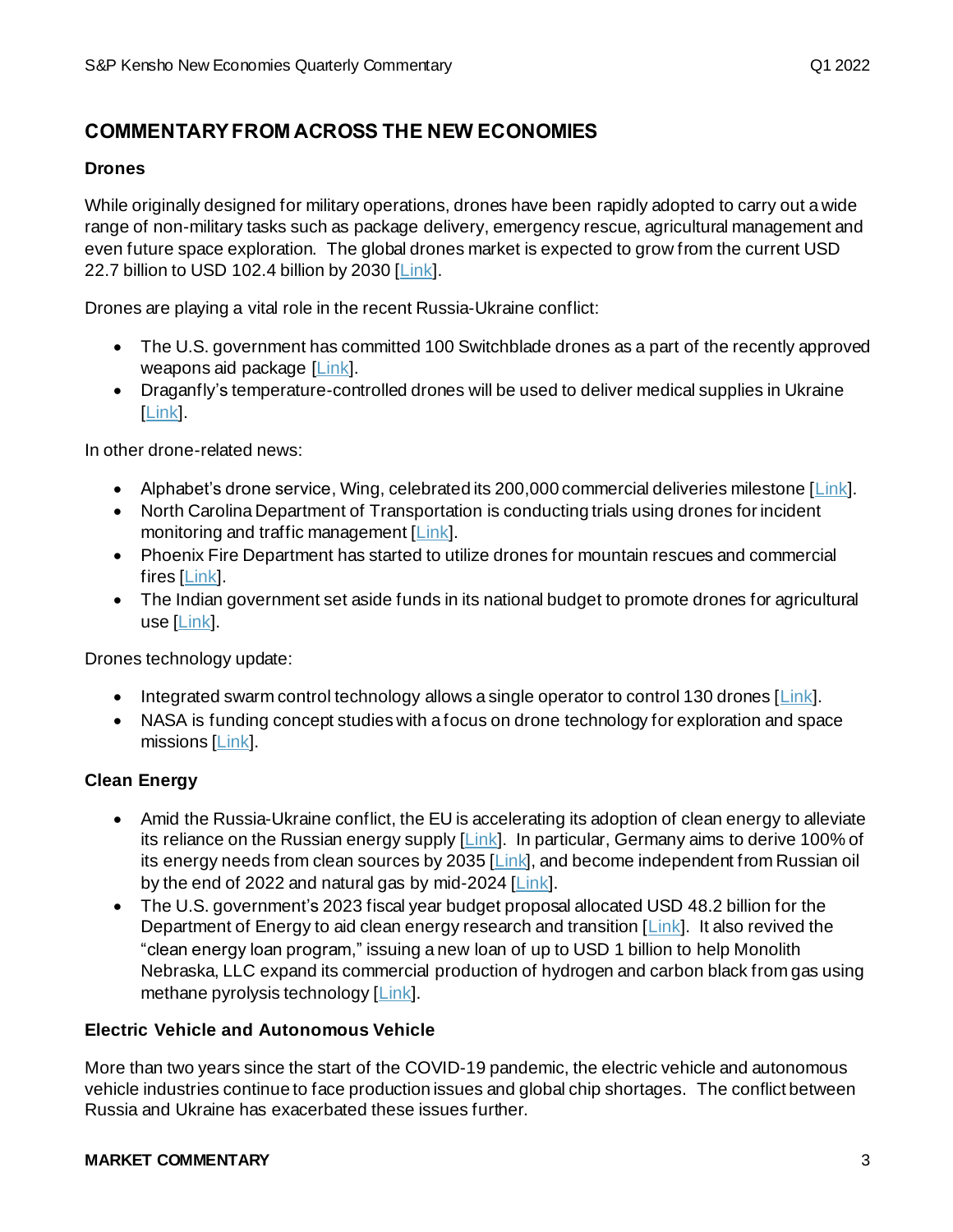- Nickel is a critical raw material for electric vehicle batteries, and Russia supplies around 10% of the current global demand. Concerns about the financial sanctions on Russia have pushed up nickel prices by nearly 250% to around USD 100,000 per ton [\[Link](https://www.reuters.com/markets/europe/russia-disruptions-fuel-nickels-30-spike-15-year-high-2022-03-07/)]. Prices of other metals, like aluminum and lithium, have also soared due to supply cuts and rising demand [\[Link\]](https://www.reuters.com/technology/ukraine-invasion-sets-back-musks-dream-cheaper-evs-now-2022-03-07/).
- Tesla raised prices for all its vehicle models due to the cost pressures on key raw materials [\[Link\]](https://www.theverge.com/2022/3/15/22978817/tesla-ev-price-increase-raw-materials-inflation). Another electric automotive maker, Rivian, also increased the price of its quad-motor electric R1T pickups and R1S SUVs by about USD 12,000. Rivian's CEO acknowledged that "sharp increases in the costs of key components were behind the price increases" [\[Link](https://www.cnbc.com/2022/03/03/rivian-rolls-back-big-price-increases-on-pre-orders-after-customer-backlash.html)].

#### **Satellites and Space**

- Elon Musk offered SpaceX's Starlink Satellites to supplement internet services in Ukraine  $|Link|$ . However, the impact of these satellites is still debated [\[Link\]](https://www.theatlantic.com/science/archive/2022/02/elon-musk-ukraine-starlink-satellites/622954/).
- Maxar's satellites monitor the battlefield in the Russia-Ukraine conflict, releasing high-resolution eye-in-the-sky images in real time [\[Link\]](https://www.maxar.com/news-bureau).
- NASA successfully launched new weather satellites for the National Oceanic and Atmospheric Administration, which will support weather coverage in the Western Hemisphere and help predict space weather near Earth [\[Link\]](https://www.nasa.gov/press-release/nasa-ula-launch-noaa-s-newest-earth-observing-satellite).

#### **Sustainable Farming**

Climate change, poverty and disruptions in the global food supply chain all point to the importance of sustainable farming. As the second of the UN Sustainable Development Goals, it requires a coordinated worldwide effort from various government policies along with farmers' practices.

- The U.S. Department of Agriculture will invest USD 250 million to encourage innovative fertilizer production methods [\[Link](https://www.usda.gov/media/press-releases/2022/03/11/usda-announces-plans-250-million-investment-support-innovative)].
- The Canadian government announced CAD 185 million in funding to help farmers reduce carbon emissions [\[Link\]](https://www.canada.ca/en/agriculture-agri-food/news/2022/02/the-government-of-canada-invests-in-clean-technology-to-support-sustainable-farming-practices0.html).
- Walmart invested in the vertical farming company Plenty Unlimited Inc., in alignment with their resilient supply and sustainable goals [\[Link\]](https://corporate.walmart.com/newsroom/2022/01/25/walmart-and-plenty-partner-to-lead-the-future-of-fresh-produce).
- Kenya's government will collaborate with the WHO to launch tobacco-free farms [\[Link](https://www.afro.who.int/countries/kenya/news/launch-tobacco-free-farms-kenya)].

#### **Nanotechnology**

Nanotechnology continues to play a pivotal role to considerably improve and even revolutionize many aspects of people's lives.

- Modern Medicine: According to the recently published article in the journal of Nano-Micro Letters, scientists analyzed the nanotechnology-enabled mRNA vaccines and other medicalrelated applications of nanotech. There are about 26 nanotechnology-related vaccine candidates in the clinical testing stage, with 60 more in pre-clinical stages of development [\[Link](https://www.news-medical.net/news/20220107/From-laboratory-to-clinic-Nanotechnology-enabled-mRNA-COVID-19-vaccines.aspx)].
- Devices: Nano batteries can increase charging efficiency and energy density by employing nanomaterials in the electrodes or in the membrane. Carbon nanotubes, lithium titanate oxide nanoparticles and germanium nanowires are some of applications that use this technology currently [\[Link](https://www.azonano.com/article.aspx?ArticleID=5939)].

#### **Alternative Finance and Future Payments**

#### **MARKET COMMENTARY** 4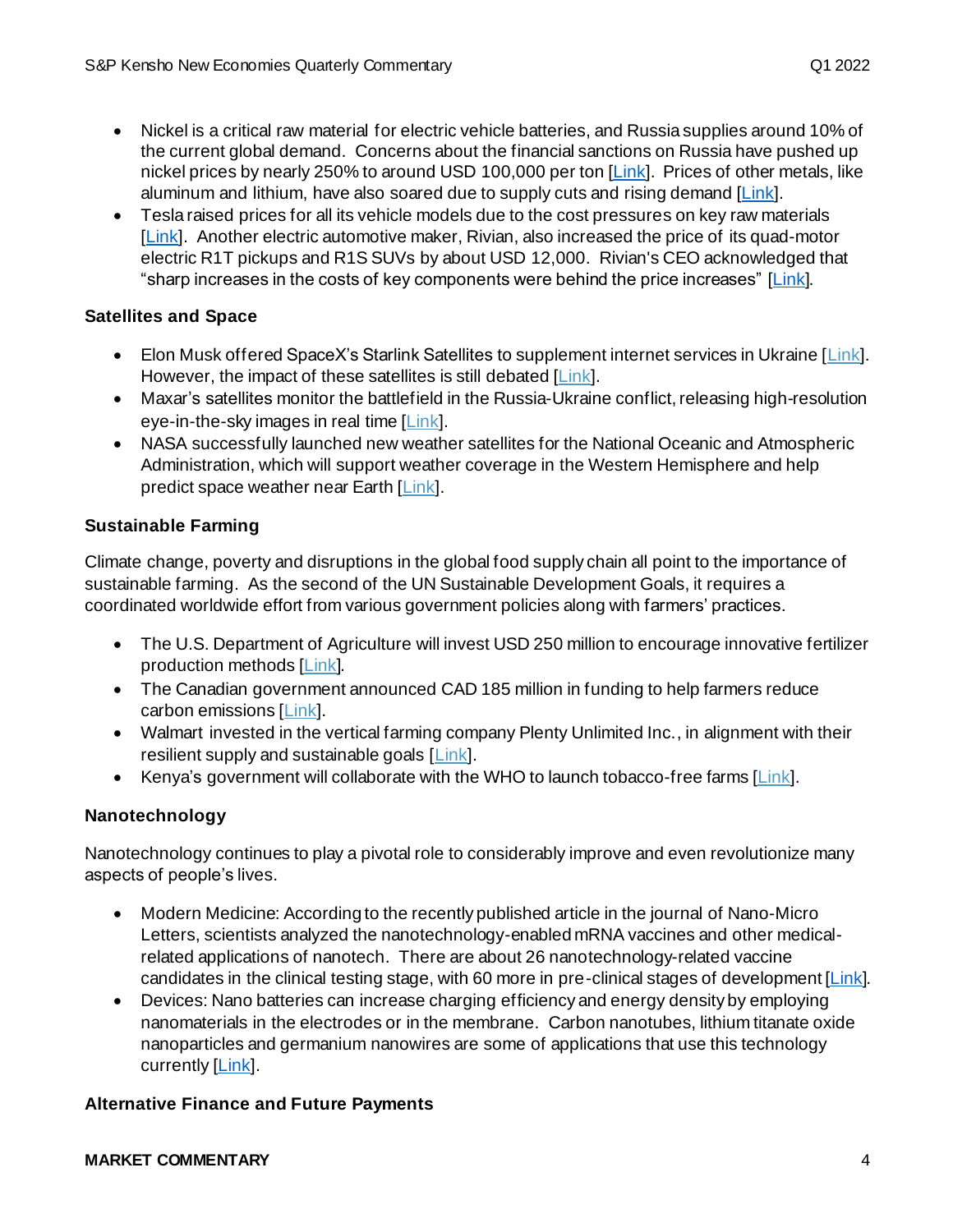- Feasibility studies of a central bank digital currency (CBDC) were conducted in Europe, highlighting the increased interest and activity within this area. CBDCs are digital tokens issued by a central bank. Wholesale CBDCs are similar to holding reserves and are primarily used by financial institutions, while retail CBDCs are used by consumers and businesses  $[Link]$ . In the three-day trial, Switzerland's central bank integrated wholesale CBDC into the payment system and settled transactions involving five commercial banks [\[Link](https://www.usnews.com/news/technology/articles/2022-01-13/switzerland-tests-digital-currency-payments-with-top-investment-banks)].
- Visa rolled out an NFT creator project to encourage small businesses to participate in the digital market [\[Link\]](https://techcrunch.com/2022/03/30/visa-launches-nft-program-as-it-considers-the-digital-art-a-new-form-of-ecommerce/). Mark Zuckerberg mentioned at a South by Southwest conference that "Instagram" users might be able to mint NFTs" in the near term [\[Link\]](https://fortune.com/2022/03/15/mark-zuckerberg-instagram-nft-marketplace-mint/).
- After Apple Card and Apple Pay, the company is working on an integrated in-house payment processing technology. With the new financial technology and infrastructure, Apple can cut the need for financial partners. This will enable the company to accomplish multiple tasks in house, like "lending risk assessment, fraud analysis, credit checks, and dispute handling, calculating interest, rewards, approving transactions, reporting data to credit bureaus, etc" [\[Link](https://www.macrumors.com/2022/03/30/apple-in-house-payment-processing/)].

#### **Smart Buildings and Smart Transportation**

- A recently released report from Juniper Research expects "Smart building deployments will grow by over 150% in the next four years reaching 115 million in 2026 from 45 million in 2022." Moreover, these smart building would likely have broader capabilities when partnered with AI and automation. A key element, the sensors used in smart buildings, is expected to grow to USD 1 billion in 2026, with a growth rate of 206% [\[Link](https://futureiot.tech/smart-building-deployments-to-reach-115-m-globally-in-2026/)].
- Meticulous Research predicted that the smart transportation market will reach USD 33.62 billion by 2028, a CAGR of 17.5% [\[Link](https://www.prnewswire.com/news-releases/smart-transportation-market-is-expected-to-grow-at-a-cagr-of-17-5-from-20212028-to-reach-33-62-billion-by-2028--301497775.html#:~:text=Smart%20transportation%20can%20be%20defined,smarter%20use%20of%20transport%20networks.)].

#### **3D Printing**

- Desktop Health announced the commercial launch of its high-precision 3D printers for dental use [\[Link\]](https://3dprintingindustry.com/news/desktop-health-unveils-new-einstein-dental-3d-printer-and-smile-ultra-resin-technical-specifications-and-pricing-203325/).
- Ford Maverick truck users can now customize and 3D print their accessories through Ford's open CAD files [\[Link\]](https://3dprintingindustry.com/news/ford-releases-open-source-cad-files-for-3d-printing-truck-accessories-204308/).

#### **Virtual Reality**

• Meta recently added a feature called "personal boundary" to set up a comfort zone in virtual space. The feature is triggered when users come within about four feet of each other to avoid possible harassment [\[Link\]](https://www.prnewswire.com/news-releases/augmented-reality-and-virtual-reality-market-size-worth-252-16bn-globally-by-2028-at-36-9-cagr---exclusive-report-by-the-insight-partners-301505652.html).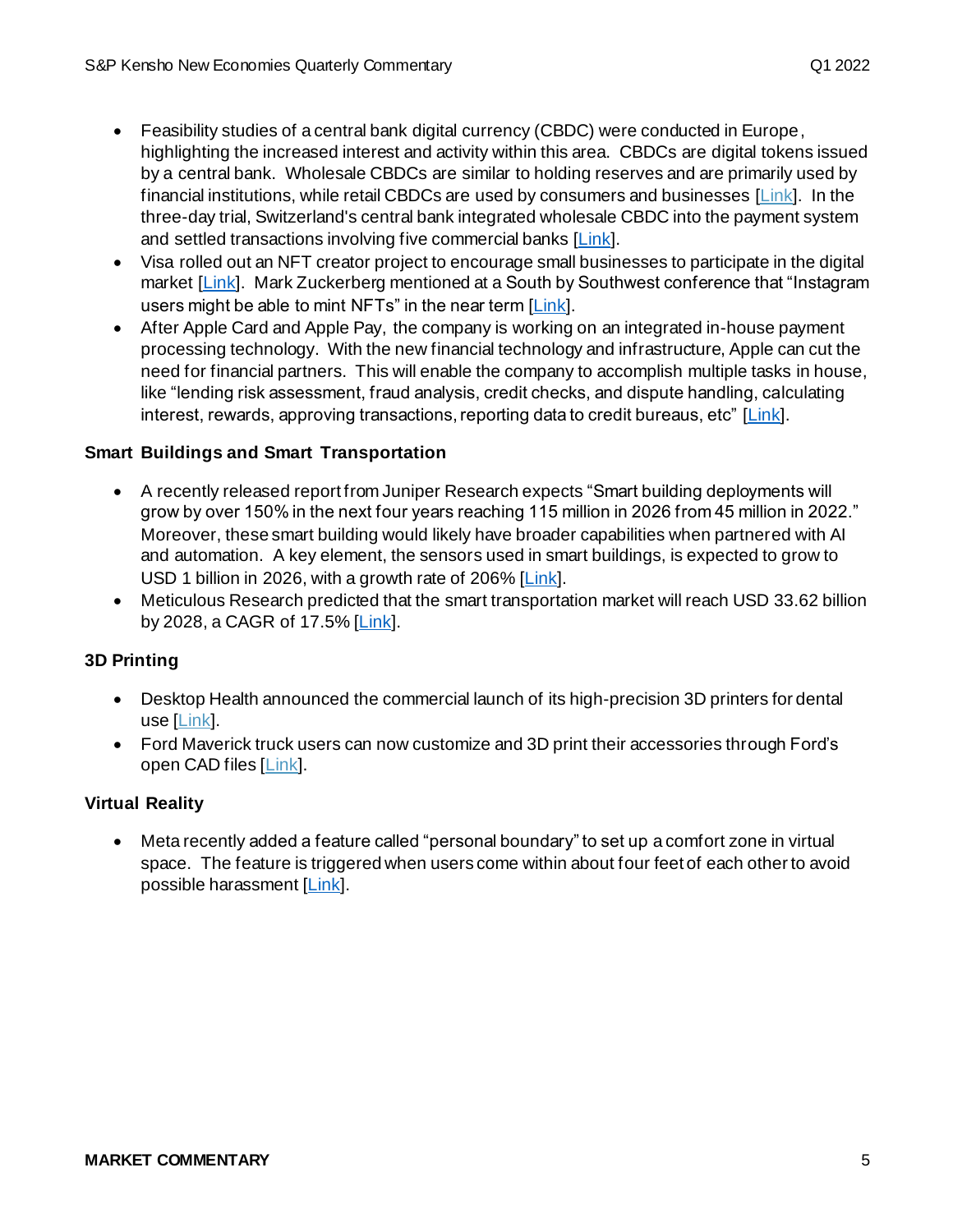### **RELATIVE PERFORMANCE OF THE NEW ECONOMIES COMPOSITE INDEX**

The S&P Kensho New Economies Composite Index (KNEX) is made up of all qualifying New Economy subsectors, the industries driving the Fourth Industrial Revolution, with each weighted according to an algorithmic proxy for industry maturity.



**Exhibit 2: Relative Performance of the S&P Kensho New Economies Composite Index**

Source: S&P Dow Jones Indices LLC. Data from Jan. 2, 2014, to March 31, 2022. Index performance based on price return in USD. Past performance is no guarantee of future results. Chart is provided for illustrative purposes and reflects hypothetical historical performance. Please see the Performance Disclosure at the end of this document for more information rega rding the inherent limitations associated with back-tested performance.





Source: S&P Dow Jones Indices LLC. Data as of March 31, 2022. Charts are provided for illustrative purposes.





Source: S&P Dow Jones Indices LLC. Data as of March 31, 2022. Charts and tables are provided for illustrative purposes.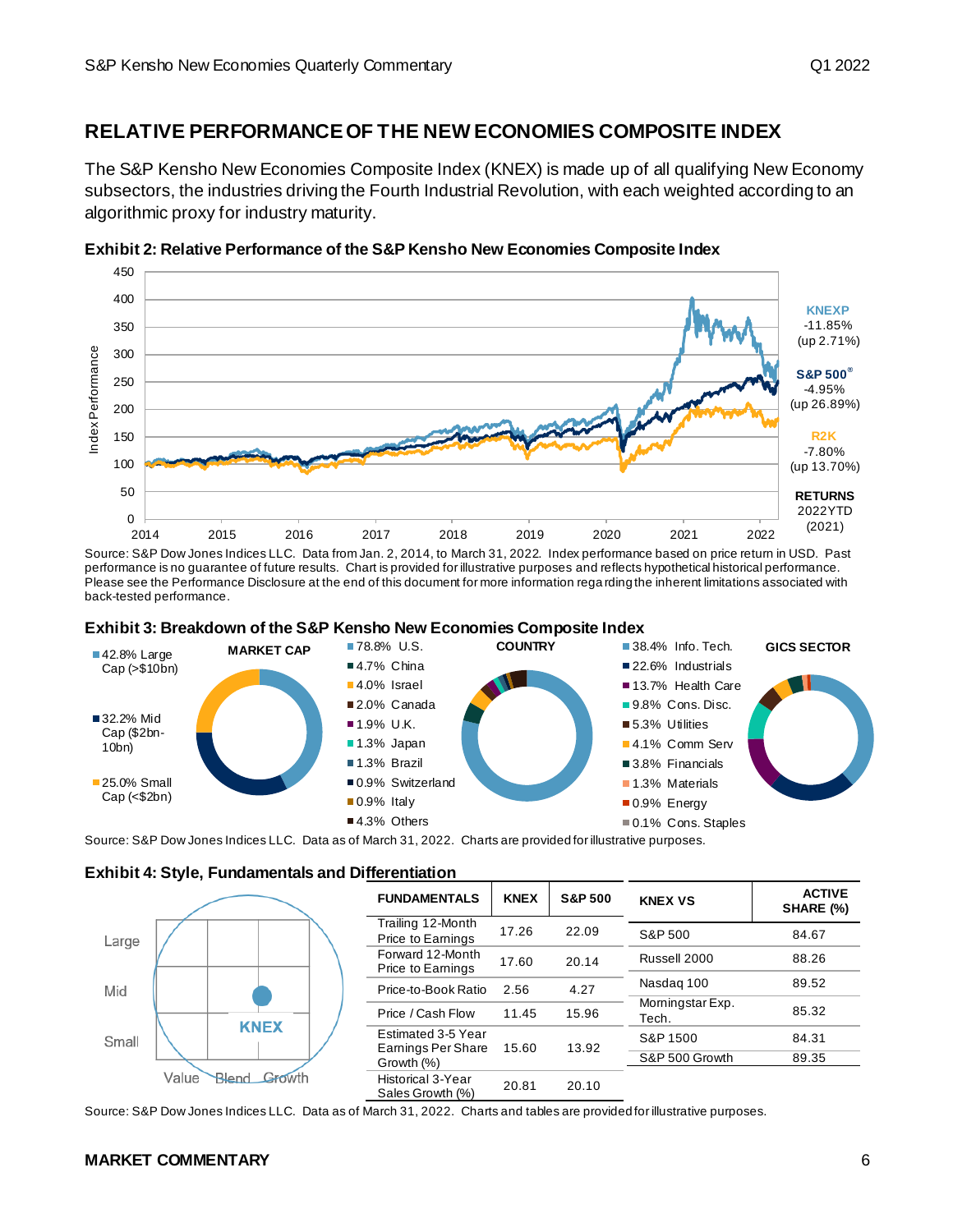# PERFORMANCE DISCLOSURE/BACK-TESTED DATA

The S&P Kensho New Economies Composite Index was launched February 6, 2017. The S&P Kensho Digital Health Index was launched June 21, 2021. The S&P Kensho Smart Factories Index and S&P Kensho Advanced Manufacturing Index were launched September 16, 2021. All information presented prior to an index's Launch Date is hypothetical (back-tested), not actual performance. The back-test calculations are based on the same methodology that was in effect on the index Launch Date. However, when creating back-tested history for periods of market anomalies or other periods that do not reflect the general current market environment, index methodology rules may be relaxed to capture a large enough universe of securities to simulate the target market the index is designed to measure or strategy the index is designed to capture. For example, market capitalization and liquidity thresholds may be reduced. Complete index methodology details are available at [www.spglobal.com/spdji.](http://www.spglobal.com/spdji/en?utm_source=pdf_market_commentary) Past performance of the Index is not an indication of future results. Back-tested performance reflects application of an index methodology and selection of index constituents with the benefit of hindsight and knowledge of factors that may have positively affected its performance, cannot account for all financial risk that may affect results and may be considered to reflect surv ivor/look ahead bias. Actual returns may differ significantly from, and be lower than, back-tested returns. Past performance is not an indication or guarantee of future results. Please refer to the methodology for the Index for more details about the index, including the manner in which it is rebalance d, the timing of such rebalancing, criteria for additions and deletions, as well as all index calculations. Back-tested performance is for use with institutions only; not for use with retail investors.

S&P Dow Jones Indices defines various dates to assist our clients in providing transparency. The First Value Date is the first day for which there is a calculated value (either live or back-tested) for a given index. The Base Date is the date at which the index is set to a fixed value for calculation purposes. The Launch Date designates the date when the values of an index are first considered live: index values provided for any date or time period prior to the index's Launch Date are considered back-tested. S&P Dow Jones Indices defines the Launch Date as the date by which the values of an index are known to have been released to the public, for example via the company's public website or its data feed to external parties. For Dow Jones-branded indices introduced prior to May 31, 2013, the Launch Date (which prior to May 31, 2013, was termed "Date of introduction") is set at a date upon which no further changes were permitted to be made to the index methodology, but that may have been prior to the Index's public release date.

Typically, when S&P DJI creates back-tested index data, S&P DJI uses actual historical constituent-level data (e.g., historical price, market capitalization, and corporate action data) in its calculations. As ESG investing is still in early stages of development, certain datapoints used to calculate S&P DJI's ESG indices may not be available for the entire desired period of back-tested history. The same data availability issue could be true for other indices as well. In cases when actual data is not available for all relevant historical periods, S&P DJI may employ a process of using "Backward Data Assumption" (or pulling back) of ESG data for the calculation of back-tested historical performance. "Backward Data Assumption" is a process that applies the earliest actual live data point available for an index constituent company to all prior historical instances in the index performance. For example, Backward Data Assumption inherently assumes that companies currently not involved in a specific business activity (also known as "product involvement") were never involved historically and similarly also assumes that companies currently involved in a specific business activity were involved historically too. The Backward Data Assumption allows the hypothetical back-test to be extended over more historical years than would be feasible using only actual data. For more information on "Backward Data Assumption" please refer to th[e FAQ](https://www.spglobal.com/spdji/en/education/article/faq-esg-back-testing-backward-data-assumption-overview/?utm_source=pdf_market_commentary). The methodology and factsheets of any index that employs backward assumption in the back-tested history will explicitly state so. The methodology will include an Appendix with a table setting forth the specific dat a points and relevant time period for which backward projected data was used.

Index returns shown do not represent the results of actual trading of investable assets/securities. S&P Dow Jones Indices maintains the index and calculates the index levels and performance shown or discussed but does not manage actual assets. Index returns do not reflect payment of any sales charges or fees an investor may pay to purchase the securities underlying the Index or investment funds that are intended to track the performance of the Index. The imposition of these fees and charges would cause actual and back-tested performance of the securities/fund to be lower than the Index performance shown. As a simple example, if an index returned 10% on a US \$100,000 investment for a 12-month period (or US \$10,000) and an actual asset-based fee of 1.5% was imposed at the end of the period on the investment plus accrued interest (or US \$1,650), the net return would be 8.35% (or US \$8,350) for the year. Over a three -year period, an annual 1.5% fee taken at year end with an assumed 10% return per year would result in a cumulative gross return of 33.10%, a total fee of US \$5,375, and a cumulative net return of 27.2% (or US \$27,200).